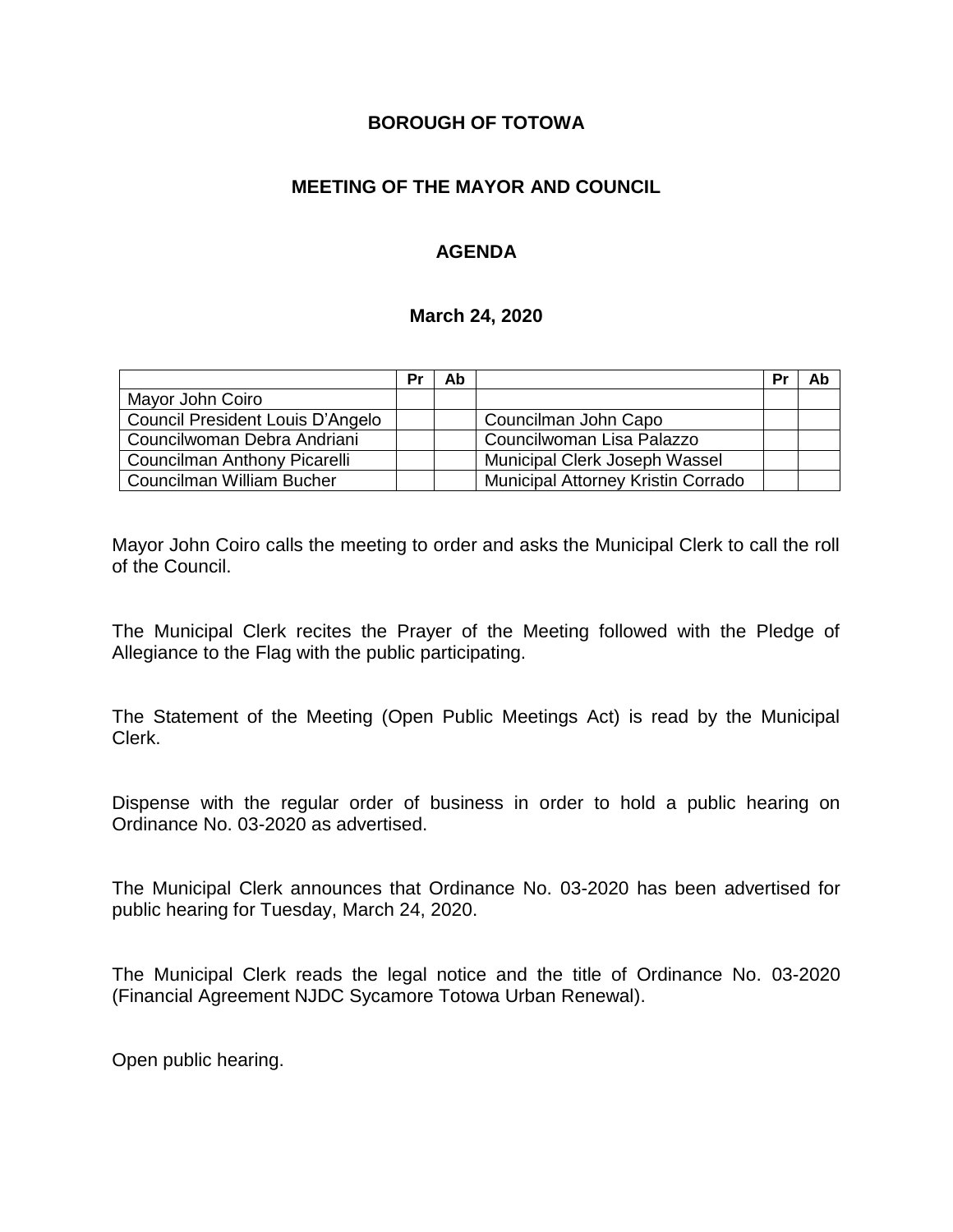Mayor Coiro asks if any citizens wish to be heard on Ordinance No. 03-2020.

## **CITIZENS HEARD:**

Close public hearing.

The Municipal Clerk reads Ordinance No. 03-2020 by title.

Adopt Ordinance No. 03-2020.

Revert to the regular order of business.

Report from Members of the Council, Municipal Clerk and Municipal Attorney.

**CITIZENS HEARD:**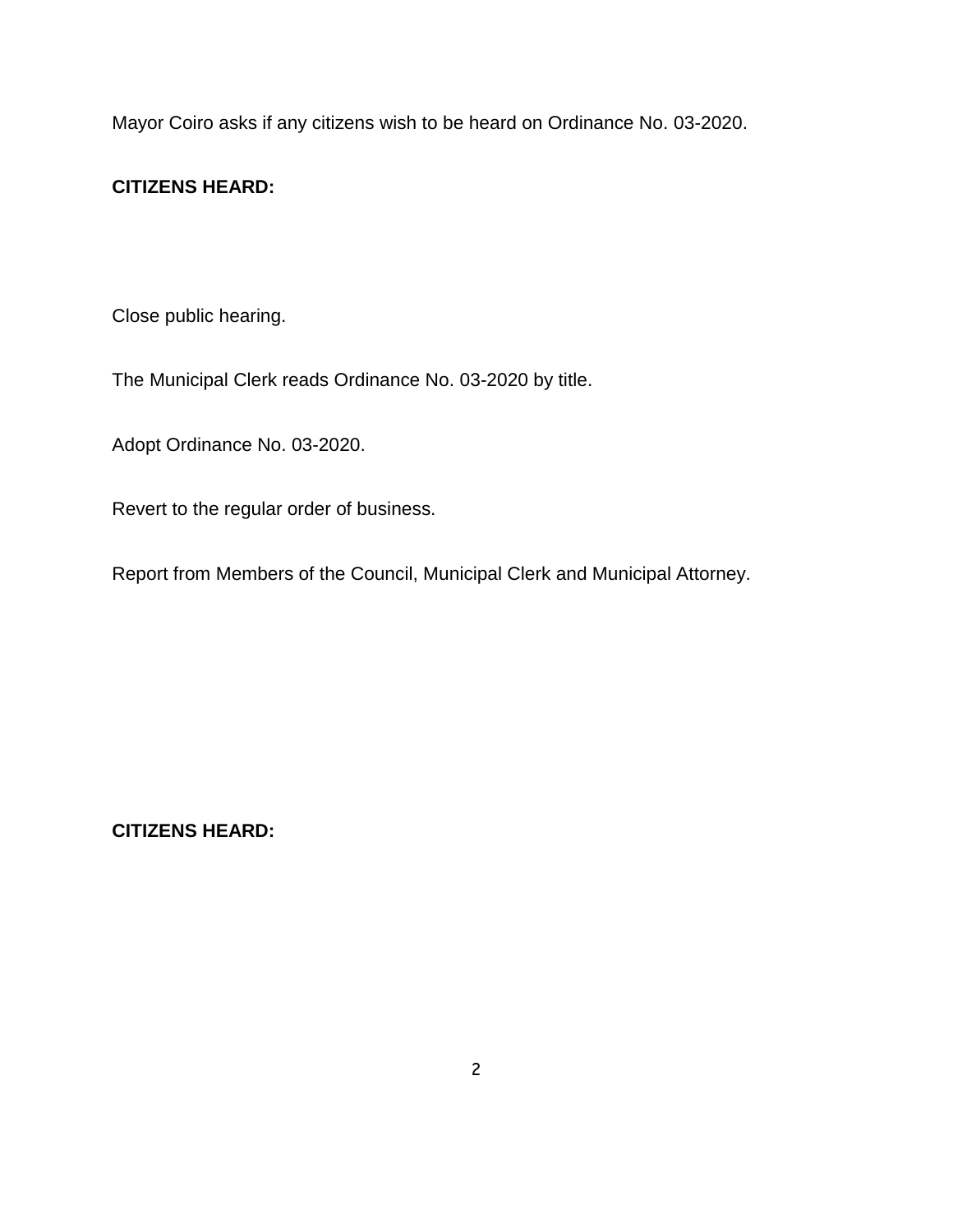Minutes of the Mayor and Council for the meeting of March 10, 2020.

# **COMMITTEE ON FINANCE: PICARELLI, D'ANGELO, CAPO.**

Resolution No. 2020-07 for the payment of bills.

Resolution No. 2020-08 Authorizing The Transfer Of 2019 Budget Appropriations.

Resolution authorizing the Treasurer to issue refunds to various property owners pursuant to State Tax Court judgments.

# **COMMITTEE ON PUBLIC SAFETY: D'ANGELO, CAPO, BUCHER.**

Fire Department TSAP for 2019.

# **COMMITTEE ON PUBLIC WORKS: BUCHER, PALAZZO, PICARELLI.**

No report.

## **COMMITTEE ON ENG. & PUB. PROPERTY: CAPO, ANDRIANI, D'ANGELO.**

Letter from the Passaic Valley Sewerage Commission along with a check in the amount of \$6,490.93 for the Municipal Rebate Incentive Program.

Resolution Authorizing HVAC And Boiler Preventative Maintenance Agreement.

## **COMMITTEE ON LIAISON & INSPECTION: ANDRIANI, BUCHER, PALAZZO.**

No report.